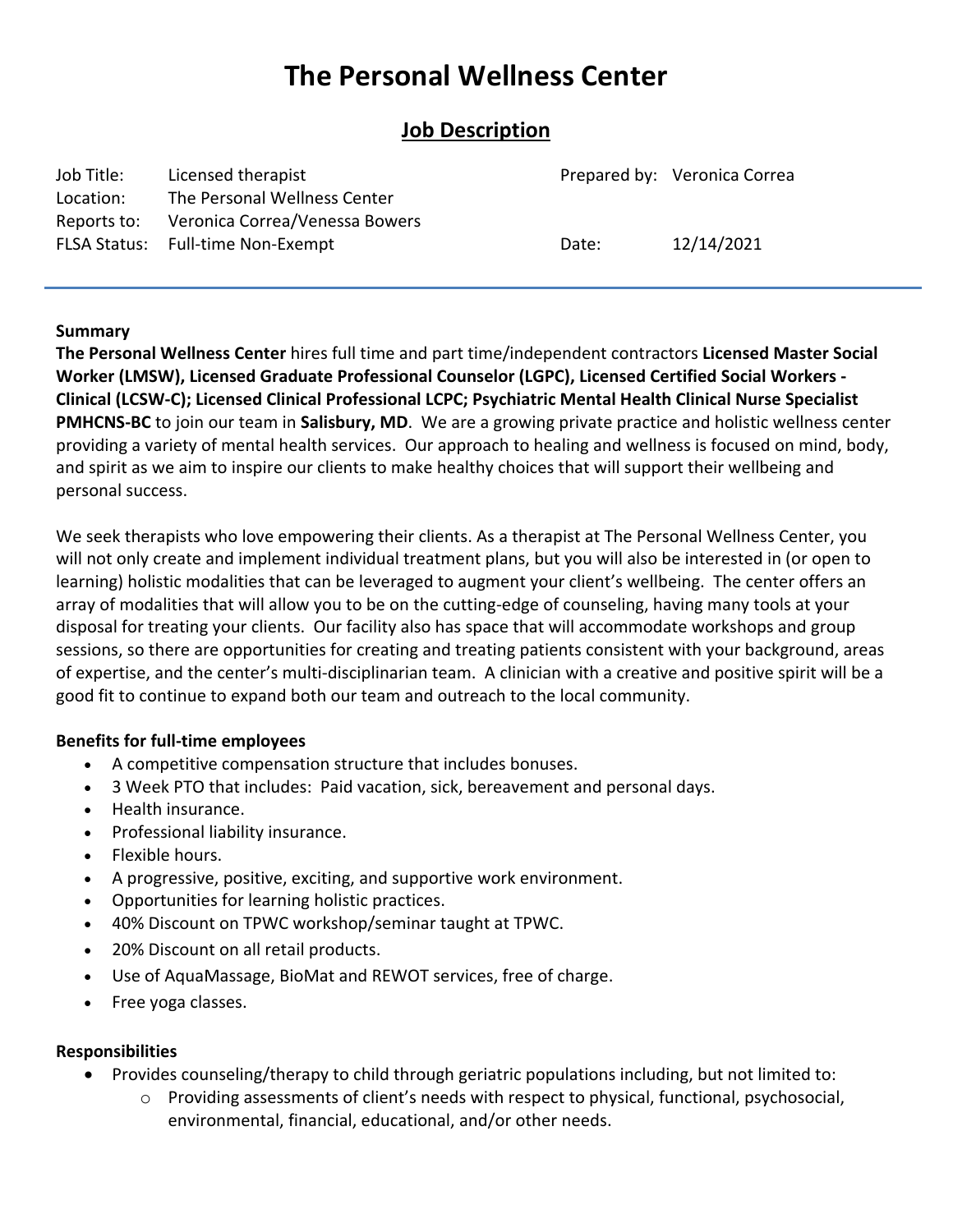- o Developing treatment, crisis intervention, and case management as appropriate to your client caseload.
- $\circ$  Creates, monitors, and updates treatment plans to ensure the effectiveness and appropriateness of services to meet the client needs.
- $\circ$  Coaches patients on how to manage their on-going conditions and challenges and providing therapy that will help them develop positive behavioral changes.
- o Ability to identify and recommend additional wellness services for clients, as appropriate.
- $\circ$  Advises and makes recommendations to clients, their families and/or physicians as appropriate.
- $\circ$  Maintaining timely and accurate case notes within our EMR (Therapy Notes). It is the clinician's responsibility to ensure that ALL notes are written within 36 hours of the when client was seen.
- o Therapist's work will be internally audited monthly to ensure compliance with COMAR regulations.
- $\circ$  It's the responsibility of the clinician to be at work 15 (minimum) to 30 (ideally) minutes before seeing his/her first client.
- It is the clinician's responsibility to schedule his/her clients in his/her office for recurrent appointments at the end of each session.
- It is the clinician's responsibility to call his/her client if that client is 10 minutes late for a scheduled appointment. The outcome of that phone call needs to be recorded on the missed appointment note.
- Clinicians are responsible for closing any chart that has a client not seen in 30 days without a follow up appointment scheduled. Clinicians will receive emails from lead therapist on chart closings, they have 7 days to close the chart or they can call the client and schedule a follow up appointment once notified that the chart needs to be closed.
- Assist in building and growing a book of clients.
- Collaboration with the center's multi-disciplinarian holistic teams for providing excellence in both patient care as well as program offerings and utilization.

## **Documentation Policy Standard**

- 1. Progress notes are to be written withing 36 hours of completing the visit with the client. Preference is same day documentation and when possible, concurrent documentation.
- 2. Treatment Plans must be completed with the client, or if a minor, with the client and guardian within 5 days of intake assessment.
	- a. Treatment Plans must be updated every six month and should not be later than 7 days after the EHR reminds you one is due.
	- b. Treatment Plans must be signed by the client to be considered "complete" and it is the responsibility of the clinician to ensure their clients have active and signed treatment plans.

## **Required Job Qualifications of the therapist:**

- Master's degree, from an accredited university.
- Current license in the state of Maryland.
- Two years of clinical experience providing counseling and mental health services.
- Strong written and verbal communication skills to appropriately facilitate client, diagnostic, business, and outside resource needs.
- Intermediate to advanced knowledge of mental health challenges, personality development, and modalities of treatment.

 $\bullet$